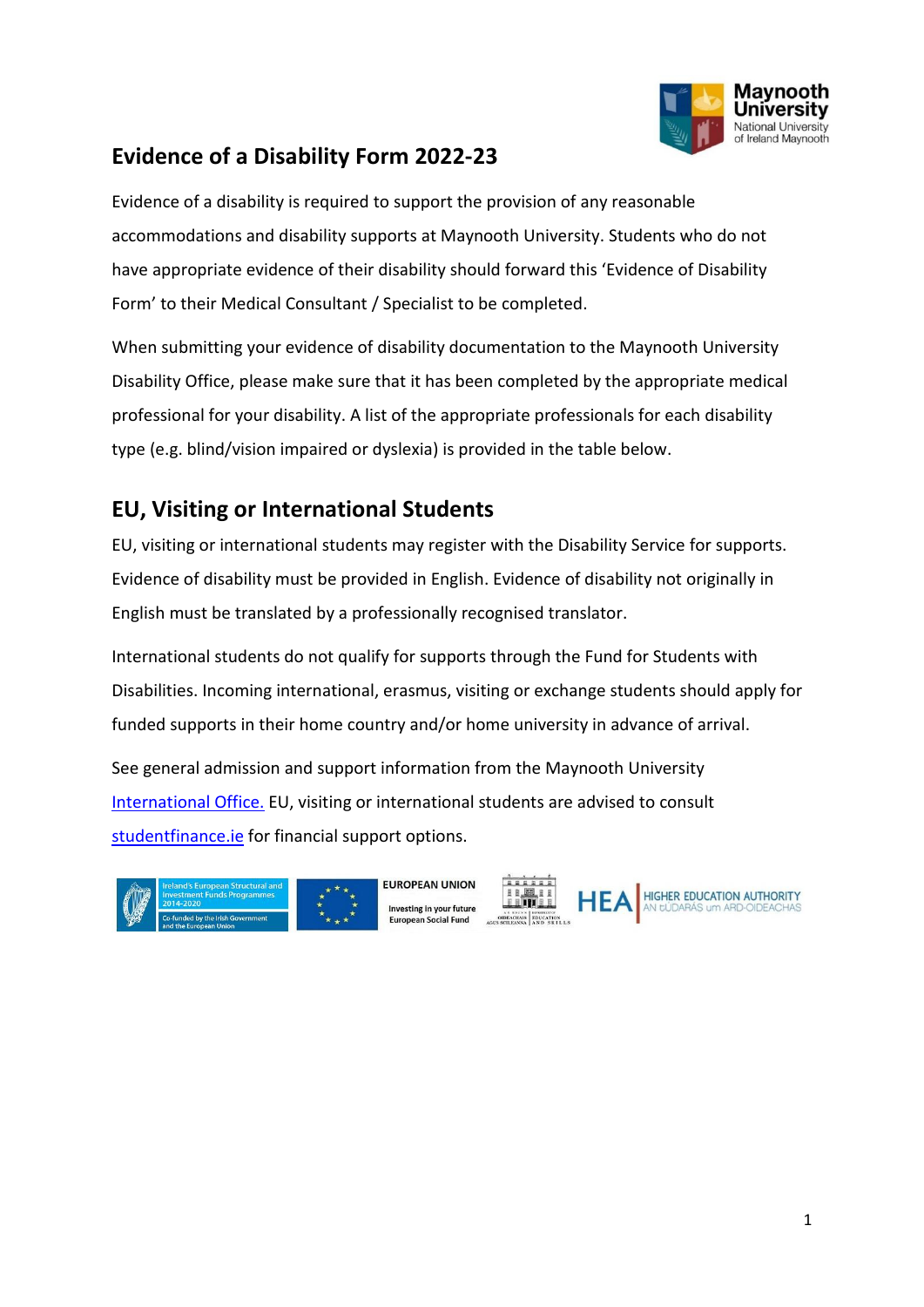| <b>Type of Disability</b>                                                                                           | <b>Type of Documentation</b>                                                                                                                   | <b>Appropriate Professional</b>                                                                                                                                                                                                                                                                                                                                   | <b>Age of Report</b>                                                                   |
|---------------------------------------------------------------------------------------------------------------------|------------------------------------------------------------------------------------------------------------------------------------------------|-------------------------------------------------------------------------------------------------------------------------------------------------------------------------------------------------------------------------------------------------------------------------------------------------------------------------------------------------------------------|----------------------------------------------------------------------------------------|
| <b>Attention Deficit</b><br>Disorder (ADD)/<br><b>Attention Deficit</b><br><b>Hyperactivity Disorder</b><br>(ADHD). | <b>Evidence of Disability</b><br>Form OR<br><b>Existing report</b>                                                                             | <b>Consultant Psychiatrist</b><br>OR.<br>Psychologist<br><b>OR</b><br>Neurologist<br>OR.<br>Paediatrician                                                                                                                                                                                                                                                         | No age limit                                                                           |
| <b>Autistic Spectrum</b><br>Disorder (including<br>Asperger's Syndrome).                                            | <b>Evidence of Disability</b><br>Form<br><b>OR</b><br><b>Existing report</b>                                                                   | <b>Consultant Psychiatrist</b><br><b>OR</b><br>Psychologist<br>0R<br>Neurologist<br><b>OR</b><br>Paediatrician                                                                                                                                                                                                                                                    | No age limit                                                                           |
| <b>Blind/Vision Impaired</b>                                                                                        | <b>Evidence of Disability</b><br>Form<br><b>OR</b><br>Existing report.<br>N.B. Evidence from high<br>street retailers not<br>acceptable.       | Ophthalmologist<br><b>OR</b><br>Ophthalmic Surgeon<br>0R<br>Letter from the National Council for<br>the Blind confirming registration with<br>the council.<br><b>OR</b><br>If a student has attended a school for<br>the Blind, a letter on headed<br>notepaper signed by the principal<br>which confirms attendance at the<br>school.                            | No age limit                                                                           |
| Deaf/Hard of Hearing                                                                                                | <b>Evidence of Disability</b><br>Form<br><b>OR</b><br><b>Existing report</b><br>N.B. Evidence from high<br>street retailers not<br>acceptable. | (A) Applicants who have an<br>audiogram: Diagnostic/ Clinical<br>Audiologist registered with the Irish<br>Academy of Audiologists (IAA) or HSE<br>Audiologist<br>(B) School for the Deaf: Principal of<br>School for the Deaf<br>(C) Applicants with a Cochlear<br>Implant: Ear, Nose and Throat (ENT)<br>Consultant OR Cochlear Implant<br>Programme Coordinator | No age limit                                                                           |
| Developmental Co-<br>ordination Disorder<br>(DCD) - Dyspraxia/<br>Dysgraphia.                                       | <b>Evidence of Disability</b><br>Form<br><b>OR</b><br><b>Existing report</b>                                                                   | <b>Occupational Therapist</b><br>OR<br>Neurologist<br><b>OR</b><br>Physiotherapist<br><b>OR</b><br>Paediatrician                                                                                                                                                                                                                                                  | No age limit                                                                           |
| <b>Mental Health</b><br>Condition                                                                                   | <b>Evidence of Disability</b><br>Form<br><b>OR</b><br><b>Existing report</b>                                                                   | <b>Consultant Psychiatrist</b><br>on specialist register.                                                                                                                                                                                                                                                                                                         | Must be less than<br>five years old i.e.<br>must be dated<br>after 1 February<br>2015. |
| Neurological<br>Condition<br>(incl. Epilepsy and<br>Brain Injury).                                                  | <b>Evidence of Disability</b><br>Form<br><b>OR</b><br><b>Existing report</b>                                                                   | Neurologist<br><b>OR</b><br>Other relevant Consultant                                                                                                                                                                                                                                                                                                             | No age limit                                                                           |

## **List of Accepted Medical Consultants/ Specialists**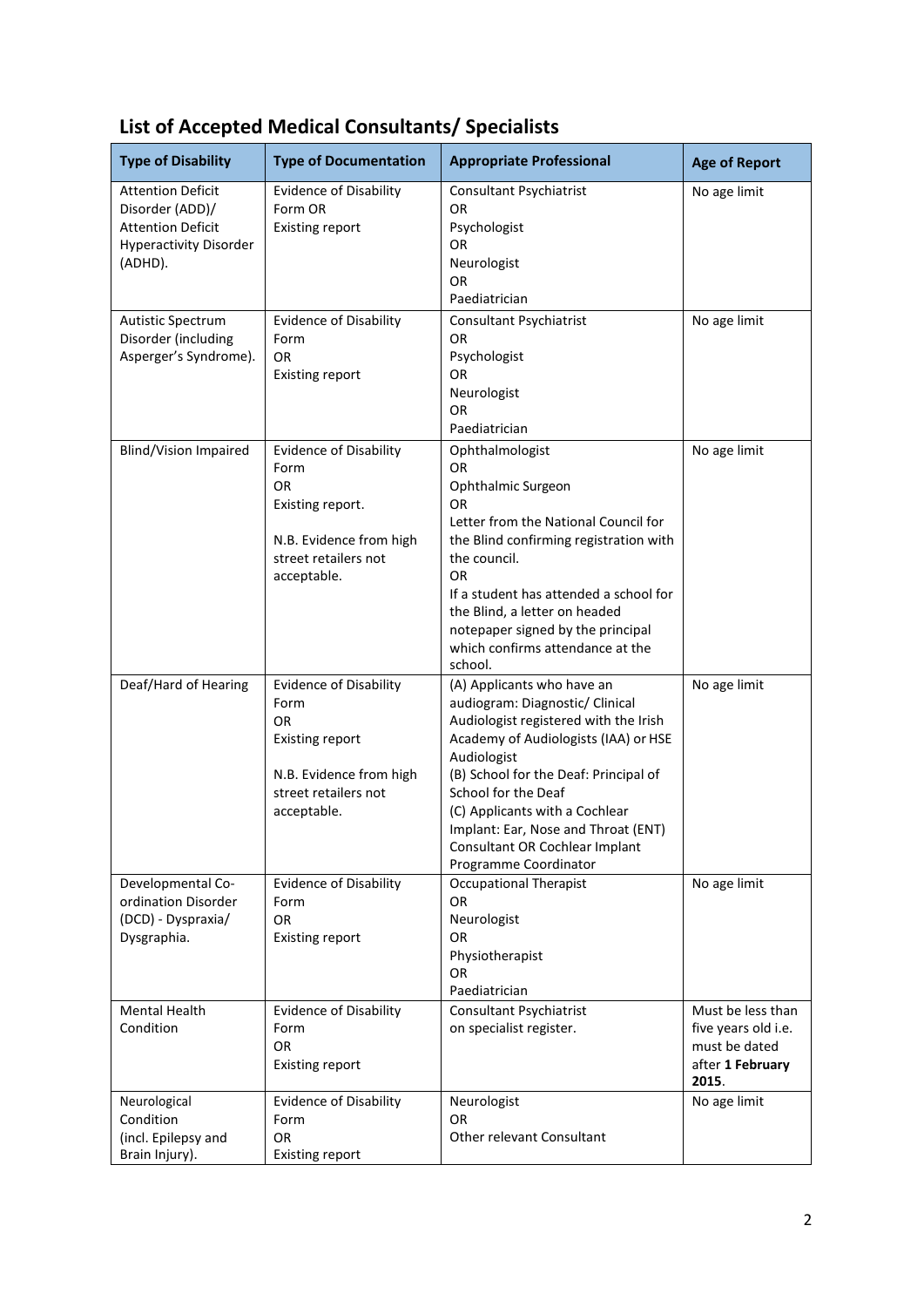| <b>Type of Disability</b> | <b>Type of Documentation</b>  | <b>Appropriate Professional</b>             | <b>Age of Report</b> |
|---------------------------|-------------------------------|---------------------------------------------|----------------------|
| Physical/ mobility        | <b>Evidence of Disability</b> | Orthopaedic Consultant                      | No age limit         |
| disability                | Form                          | <b>OR</b>                                   |                      |
|                           | OR.                           | Other relevant consultant                   |                      |
|                           | Existing report               | appropriate to the disability/<br>condition |                      |
| Significant ongoing       | <b>Evidence of Disability</b> | Relevant Consultant/ Specialist             | Must be less than    |
| illness                   | Form                          | appropriate to the disability/              | five years old i.e.  |
|                           | OR.                           | condition.                                  | must be dated        |
|                           | <b>Existing report</b>        |                                             | after 1 February     |
|                           |                               |                                             | 2015.                |
| Speech and Language       | <b>Evidence of Disability</b> | Speech and Language Therapist               | No age limit         |
| Communication             | Form                          |                                             |                      |
| Disorder                  | OR.                           |                                             |                      |
|                           | Existing report               |                                             |                      |
| <b>Specific Learning</b>  | Psychological Assessment      | Psychologist                                | No age limit         |
| Difficulty (incl.         | Report                        |                                             |                      |
| Dyslexia &                |                               |                                             |                      |
| Dyscalculia)              |                               |                                             |                      |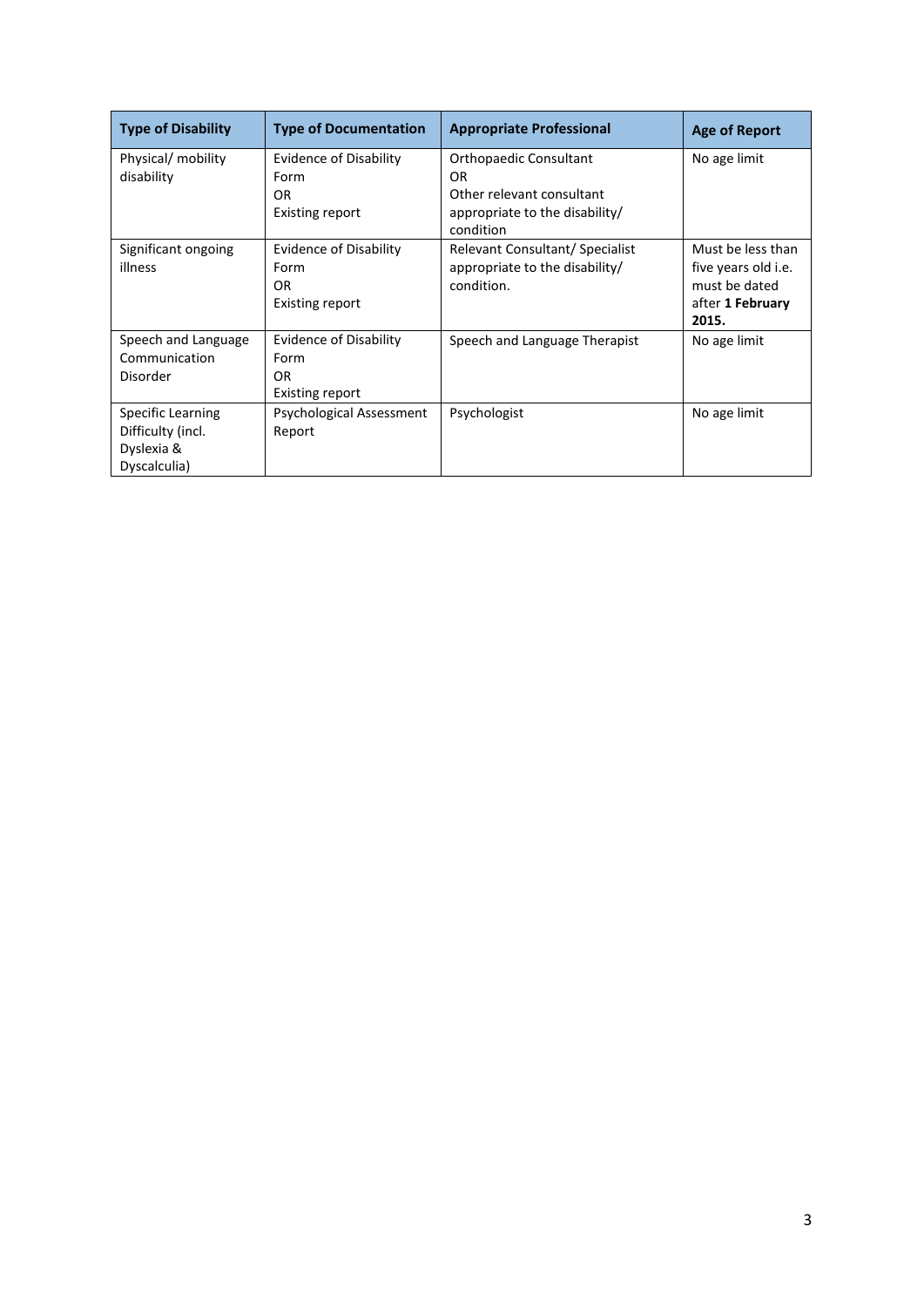## **Evidence of Disability Instructions for Completion**

 $\Gamma$ 

| A relevant Medical Consultant / Specialist who has the training and experience with the                                                                                           |  |  |
|-----------------------------------------------------------------------------------------------------------------------------------------------------------------------------------|--|--|
| particular condition / disability must complete this form                                                                                                                         |  |  |
| This form must be stamped.                                                                                                                                                        |  |  |
| All applicants must complete this form, with the exception of those with Specific Learning<br>Difficulties (e.g. Dyslexia), who must provide a Educational Psychologist's report. |  |  |
|                                                                                                                                                                                   |  |  |
| Please complete ALL sections below in TYPE or BLOCK capitals:                                                                                                                     |  |  |
| <b>Student Details</b><br>$\mathbf{1}$                                                                                                                                            |  |  |
|                                                                                                                                                                                   |  |  |
| Name of student:                                                                                                                                                                  |  |  |
| Date of Birth:                                                                                                                                                                    |  |  |
| Phone Number:                                                                                                                                                                     |  |  |
| CAO/ Student Number:                                                                                                                                                              |  |  |
| <b>Qualified Health Professional/Specialist</b><br>$\overline{2}$                                                                                                                 |  |  |
|                                                                                                                                                                                   |  |  |
| Name, Title of <b>Consultant/Specialist:</b>                                                                                                                                      |  |  |
| Phone (including area code):                                                                                                                                                      |  |  |
| Position/Professional Credentials:                                                                                                                                                |  |  |
| Date of Report:                                                                                                                                                                   |  |  |
| If you are a GP or other healthcare professional (not a Consultant or Specialist), please tick the box<br>below:                                                                  |  |  |
| I have a diagnosis on file from the appropriate consultant/specialist named above:                                                                                                |  |  |
| N.B. A copy of the document in which the diagnosis is confirmed must be attached to this form.                                                                                    |  |  |
|                                                                                                                                                                                   |  |  |
|                                                                                                                                                                                   |  |  |
|                                                                                                                                                                                   |  |  |
| The GP or other healthcare professional should now complete Sections 3-7 as appropriate.                                                                                          |  |  |

٦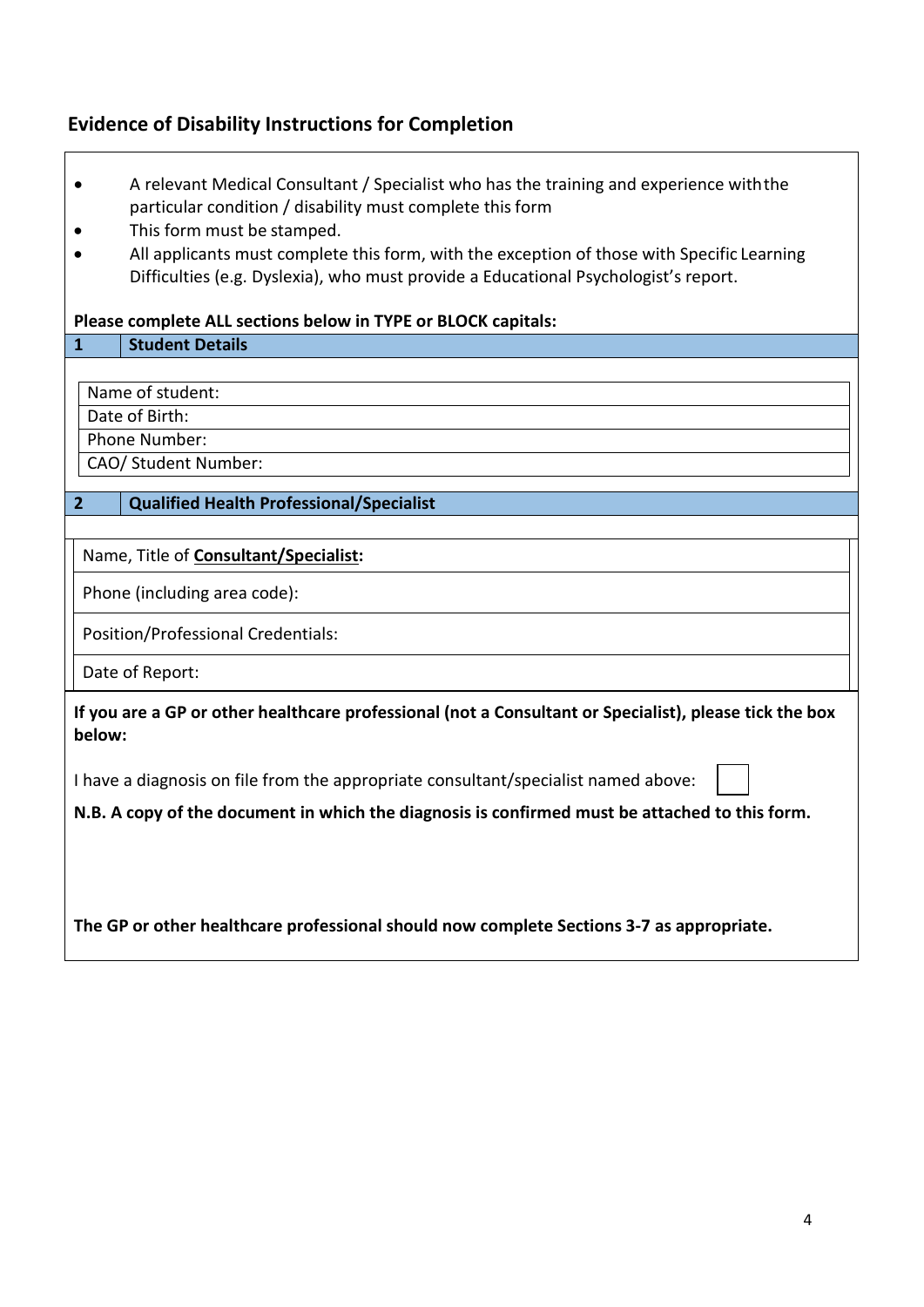| Disability (to be completed by qualified healthcare professional)<br>3                                                                                           |  |  |  |  |  |
|------------------------------------------------------------------------------------------------------------------------------------------------------------------|--|--|--|--|--|
| <b>Disability type (please tick)</b><br>Autism Spectrum Disorder<br><b>ADHD</b>                                                                                  |  |  |  |  |  |
| Blind/visual impairment<br>Deaf/Hard of Hearing<br>Dyspraxia                                                                                                     |  |  |  |  |  |
| Physical/Moblity Disability<br><b>Mental Health Condition</b><br><b>Neurological Condition</b>                                                                   |  |  |  |  |  |
| Significant ongoing illness<br>Speech and Language<br><b>Specific Learning Difficulty</b><br><b>Communication Disorder</b>                                       |  |  |  |  |  |
| Please state the specific name of the Disability<br>Date of Diagnosis/Onset of Disability                                                                        |  |  |  |  |  |
| <b>Duration of the condition</b><br>4                                                                                                                            |  |  |  |  |  |
| Temporary<br>Fluctuating<br>Duration: Ongoing/Permanent                                                                                                          |  |  |  |  |  |
| Impact on the student's ability to study and participate (example, fatigue, concentration, pain, etc.)<br>5                                                      |  |  |  |  |  |
|                                                                                                                                                                  |  |  |  |  |  |
| Measures currently being taken to treat the disability (e.g. medication, therapy)<br>6                                                                           |  |  |  |  |  |
|                                                                                                                                                                  |  |  |  |  |  |
| Recommendations for reasonable adjustments to enable equal participation in Higher Education<br>7<br>(e.g. examination accommodations, adaptive equipment, etc.) |  |  |  |  |  |
|                                                                                                                                                                  |  |  |  |  |  |